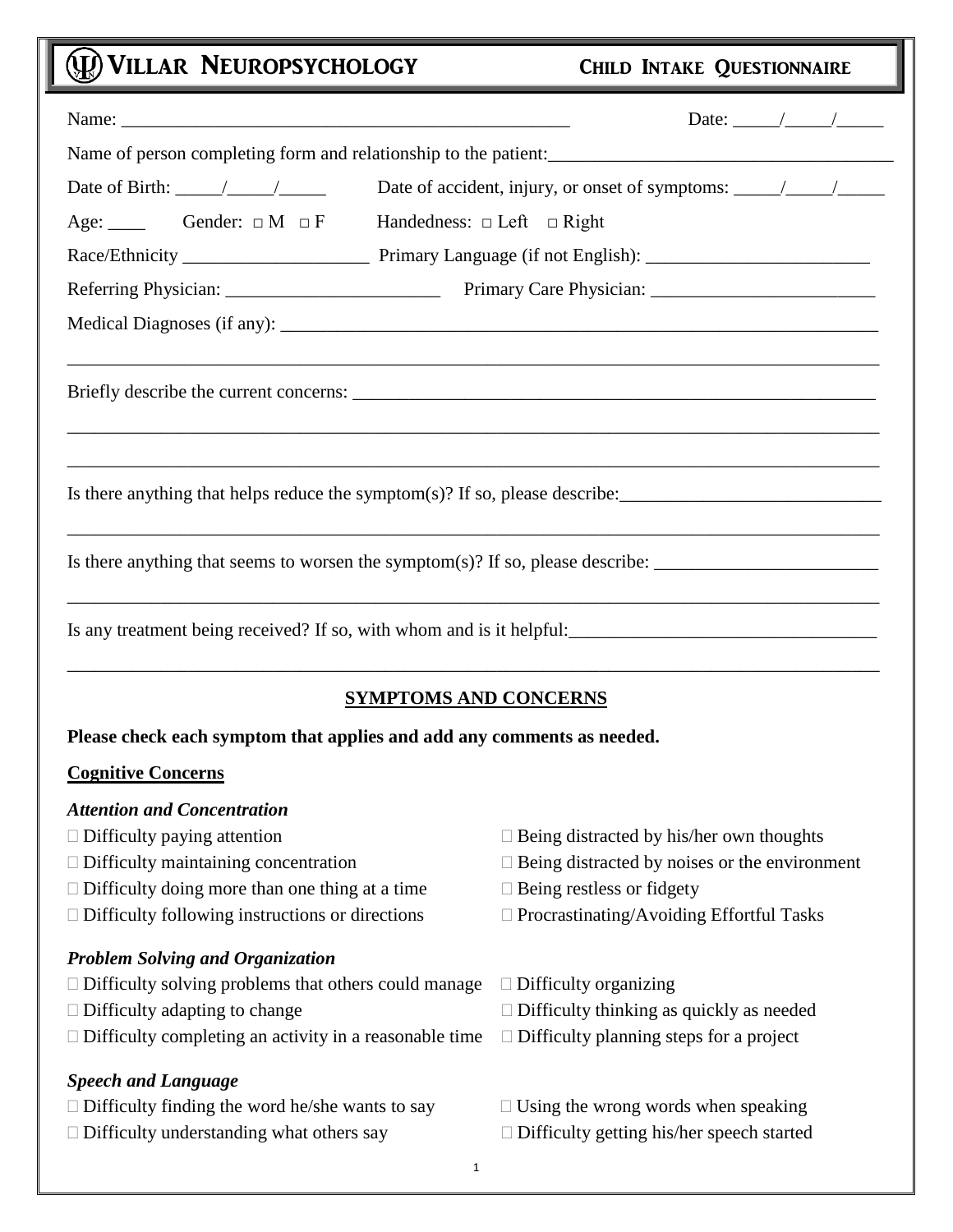## *Memory*

| $\Box$ Losing or misplacing things                                                     |                      |                                      | $\Box$ Forgetting why he/she walked into a room   |                                                    |                            |                                |  |
|----------------------------------------------------------------------------------------|----------------------|--------------------------------------|---------------------------------------------------|----------------------------------------------------|----------------------------|--------------------------------|--|
| $\Box$ Forgetting things that happened hours or days ago                               |                      |                                      | $\Box$ Forgetting conversations                   |                                                    |                            |                                |  |
| $\Box$ Forgetting things that happened months or years ago                             |                      |                                      |                                                   | $\Box$ Forgetting chores, homework, or other tasks |                            |                                |  |
| <b>Academic Skills</b>                                                                 |                      |                                      |                                                   |                                                    |                            |                                |  |
| $\Box$ Difficulty understanding what is read                                           |                      |                                      |                                                   | $\Box$ Difficulty with mental math                 |                            |                                |  |
| $\Box$ Difficulty retaining what is read                                               |                      |                                      |                                                   | $\Box$ Difficulty with paper and pencil math       |                            |                                |  |
| $\Box$ Difficulty with spelling, grammar or punctuation                                |                      |                                      |                                                   | $\Box$ Difficulty with handwriting                 |                            |                                |  |
| <b>Physical Concerns</b>                                                               |                      |                                      |                                                   |                                                    |                            |                                |  |
| <b>Sensory Symptoms</b>                                                                |                      |                                      |                                                   |                                                    |                            |                                |  |
| $\Box$ Please check if: $\Box$ Near-sighted                                            |                      | $\Box$ Far-sighted                   |                                                   |                                                    |                            | $\Box$ Astigmatism             |  |
|                                                                                        | $\Box$ Double vision | $\Box$ Poor peripheral vision        |                                                   |                                                    |                            | $\Box$ Color blindness         |  |
|                                                                                        |                      |                                      |                                                   |                                                    |                            |                                |  |
|                                                                                        | $\Box$ Hearing loss  | $\Box$ Ringing in ears               |                                                   |                                                    |                            | $\Box$ Hearing strange sounds  |  |
| $\Box$ Problems with taste: If so, Increased/Decreased sensitivity (Please circle one) |                      |                                      |                                                   |                                                    |                            |                                |  |
| $\Box$ Problems with smell: If so, Increased/Decreased sensitivity (Please circle one) |                      |                                      |                                                   |                                                    |                            |                                |  |
|                                                                                        |                      |                                      |                                                   |                                                    |                            |                                |  |
|                                                                                        |                      |                                      |                                                   |                                                    |                            |                                |  |
| <b>Motor Symptoms</b>                                                                  |                      |                                      |                                                   |                                                    |                            |                                |  |
| $\Box$ Difficulty with balance                                                         |                      | $\Box$ Difficulty walking            |                                                   |                                                    |                            | $\Box$ Fine motor difficulties |  |
| $\Box$ Tic or strange movements                                                        |                      |                                      | $\Box$ Muscle weakness<br>$\Box$ Muscle stiffness |                                                    |                            |                                |  |
| <b>Emotional and Behavioral Concerns</b>                                               |                      |                                      |                                                   |                                                    |                            |                                |  |
| <b>Mood/Behavior</b>                                                                   |                      |                                      |                                                   | (PLEASE CIRCLE ONE IF APPLICABLE)                  |                            |                                |  |
| $\Box$ Sadness or depression                                                           |                      | Mild                                 |                                                   | Moderate                                           |                            | Severe                         |  |
| $\Box$ Anxiety or nervousness                                                          |                      | Mild                                 |                                                   | Moderate                                           |                            | Severe                         |  |
| $\Box$ Anger                                                                           |                      | Mild                                 |                                                   | Moderate                                           |                            | Severe                         |  |
| $\Box$ Oppositionality                                                                 |                      | Mild                                 |                                                   | Moderate                                           |                            | Severe                         |  |
| $\Box$ Sleep problems                                                                  |                      | Falling asleep                       |                                                   | Staying asleep                                     |                            | <b>Both</b>                    |  |
| <b>Problematic Behaviors</b>                                                           |                      |                                      |                                                   |                                                    |                            |                                |  |
| $\Box$ Lying<br>Stealing                                                               |                      |                                      | $\Box$ Verbal Aggression                          |                                                    | $\Box$ Physical Aggression |                                |  |
| $\Box$ Truancy                                                                         | $\Box$ Fire-setting  |                                      | $\Box$ Destruction of property                    |                                                    |                            | $\Box$ Sexual Promiscuity      |  |
| $\Box$ Bullying/Fighting $\Box$ Tobacco use                                            |                      |                                      | □ Illegal substance use<br>□ Alcohol use          |                                                    |                            |                                |  |
|                                                                                        |                      | <b>MEDICAL AND TREATMENT HISTORY</b> |                                                   |                                                    |                            |                                |  |

| Duration of pregnancy: | Your child was born through: $\Box$ Vaginal Delivery $\Box$ Caesarean Section |
|------------------------|-------------------------------------------------------------------------------|
| Birth weight:          | APGAR scores (if known): $\&$                                                 |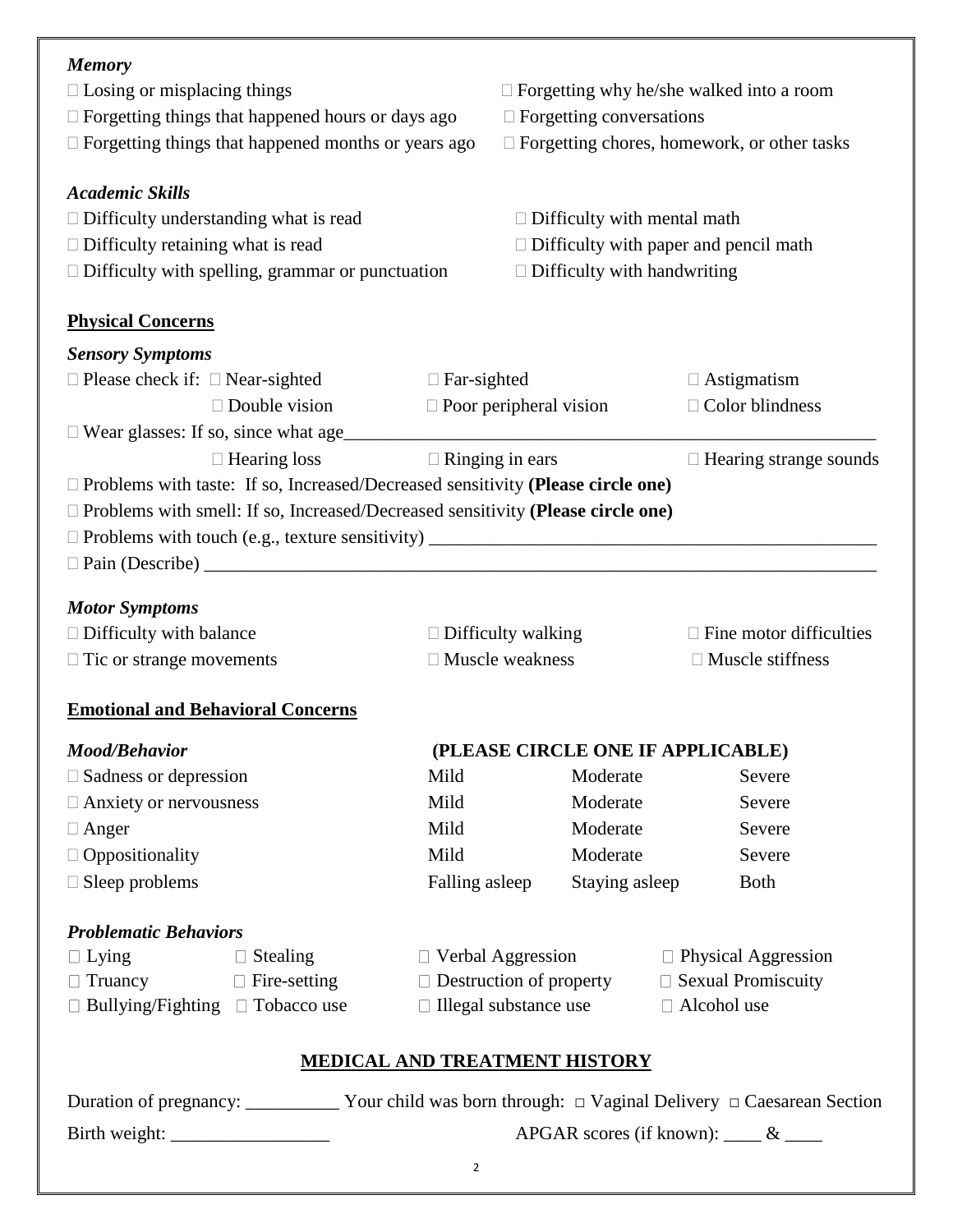Please indicate if any of the following situations were present during the delivery of your child:

| Induced labor  | Breech position                 |
|----------------|---------------------------------|
| Fetal distress | $\Box$ Use of forceps           |
| Hemorrhaging   | $\Box$ Cord wrapped around neck |

Please indicate if any of the following complications were present during the pregnancy of your child:

| Excessive vomiting            | Threatened miscarriage                    |
|-------------------------------|-------------------------------------------|
| Excessive staining/blood loss | Hospitalization                           |
| Accidents or injuries         | Toxemia                                   |
| <b>Gestational diabetes</b>   | <b>Gestational hypertension</b><br>$\Box$ |
| Smoking/tobacco use           | Drug use                                  |
| Alcohol use                   | X-rays                                    |
|                               |                                           |

Please specify any illness/infection present at birth: \_\_\_\_\_\_\_\_\_\_\_\_\_\_\_\_\_\_\_\_\_\_\_\_\_\_\_\_\_\_\_\_\_\_\_\_\_\_\_\_\_\_\_\_\_\_\_

## *Please select the approximate time of the following developmental milestones:*

|                 | Early On Time/Average Late |  |
|-----------------|----------------------------|--|
| Walking         |                            |  |
| Language        |                            |  |
| Toilet training |                            |  |

Please check any of the following problems that your child currently has, or has had in the past:

| <b>Seizures</b>                            | $\Box$ Migraine headaches                 |  |  |
|--------------------------------------------|-------------------------------------------|--|--|
| $\Box$ Head injury or Concussion           | $\Box$ Poor motor control or coordination |  |  |
| $\Box$ Broken bones from a traumatic event | $\Box$ Dizziness or vertigo               |  |  |
| Asthma                                     | $\Box$ Wetting the bed                    |  |  |
| Fever over 104 °                           | Chronic ear infections                    |  |  |

Do any family members have significant health concerns/special needs? If so, please explain:

Please list any other medical, neurological, or psychiatric conditions that run in the family and the affected  $family member(s):$ 

\_\_\_\_\_\_\_\_\_\_\_\_\_\_\_\_\_\_\_\_\_\_\_\_\_\_\_\_\_\_\_\_\_\_\_\_\_\_\_\_\_\_\_\_\_\_\_\_\_\_\_\_\_\_\_\_\_\_\_\_\_\_\_\_\_\_\_\_\_\_\_\_\_\_\_\_\_\_\_\_\_\_\_\_\_\_\_

 $\_$  , and the set of the set of the set of the set of the set of the set of the set of the set of the set of the set of the set of the set of the set of the set of the set of the set of the set of the set of the set of th

| Medication & Dosage | <b>Frequency Taken</b> | <b>Medical Problem</b> |  |
|---------------------|------------------------|------------------------|--|
|                     |                        |                        |  |
|                     |                        |                        |  |
|                     |                        |                        |  |
|                     |                        |                        |  |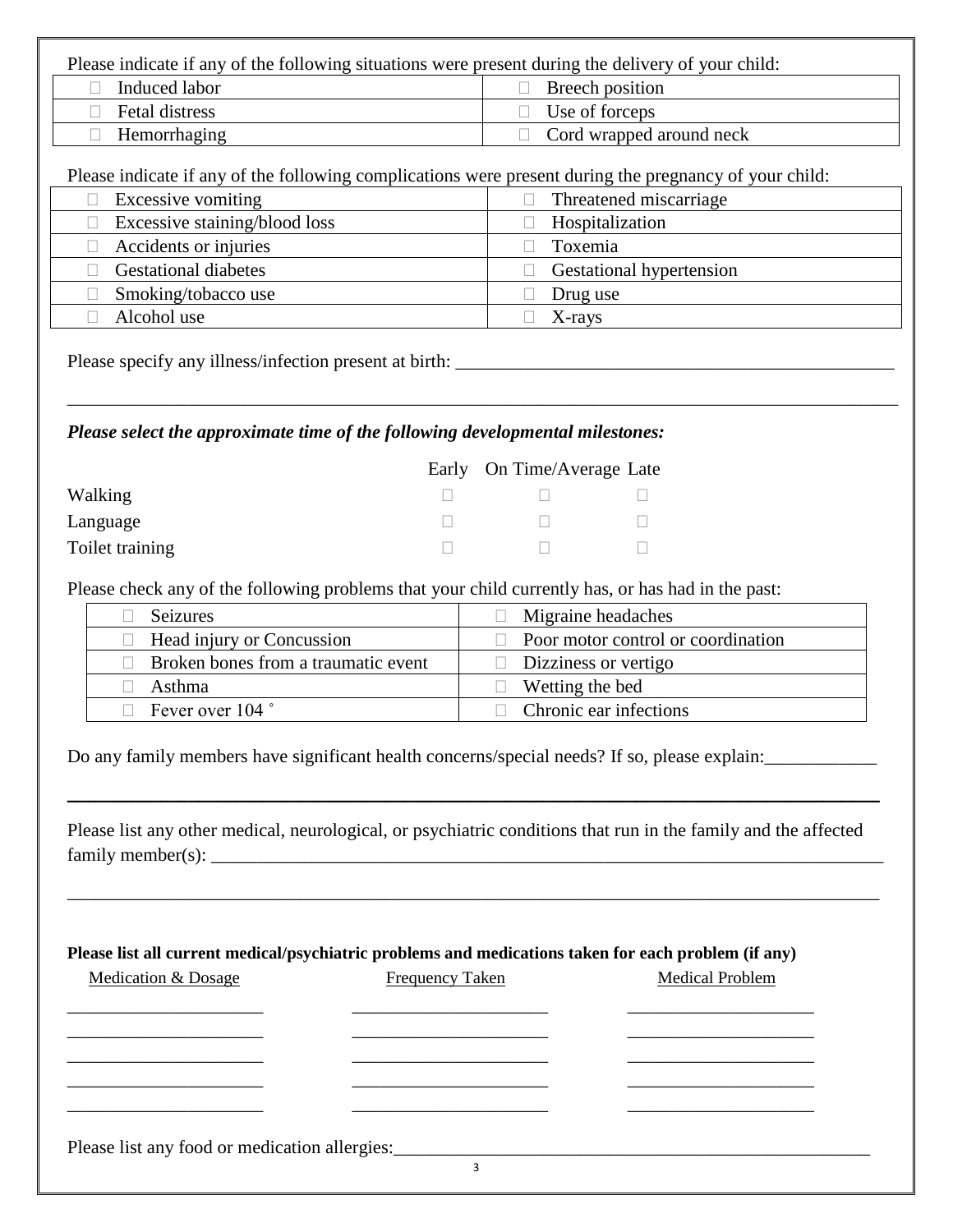| Please list any surgeries:<br>Surgery                                      |           |     | Month & Year |                |                                                                | Results/Success? |                                                                                                         |                 |
|----------------------------------------------------------------------------|-----------|-----|--------------|----------------|----------------------------------------------------------------|------------------|---------------------------------------------------------------------------------------------------------|-----------------|
| the control of the control of the control of the control of the control of |           |     |              |                |                                                                |                  | the control of the control of the control of the control of the control of the control of               |                 |
|                                                                            |           |     |              |                | <b>FAMILY HISTORY</b>                                          |                  |                                                                                                         |                 |
| Mother:                                                                    |           |     |              |                | $Name_$                                                        |                  |                                                                                                         |                 |
|                                                                            |           |     |              |                |                                                                |                  |                                                                                                         |                 |
| Father:                                                                    |           |     |              |                |                                                                |                  |                                                                                                         |                 |
|                                                                            |           |     |              |                |                                                                |                  |                                                                                                         |                 |
|                                                                            |           |     |              |                |                                                                |                  |                                                                                                         |                 |
|                                                                            |           |     |              |                |                                                                |                  |                                                                                                         |                 |
|                                                                            |           |     |              |                |                                                                |                  |                                                                                                         |                 |
|                                                                            |           |     |              |                |                                                                |                  |                                                                                                         |                 |
| Child is: $\square$ Biological                                             |           |     |              | $\Box$ Adopted | Parents are: □ Married □ Separated □ Divorced<br>$\Box$ Foster |                  | $\Box$ Re-married                                                                                       | $\Box$ Deceased |
| Name of $Sibling(s)$                                                       |           | Age | Gender       |                | Full, Half, Step, or Adopted                                   |                  | Where do they live?                                                                                     |                 |
|                                                                            |           |     |              |                |                                                                |                  |                                                                                                         |                 |
|                                                                            |           |     |              |                |                                                                |                  |                                                                                                         |                 |
|                                                                            |           |     |              |                |                                                                |                  |                                                                                                         |                 |
|                                                                            |           |     |              |                |                                                                |                  |                                                                                                         |                 |
| $\Box$ Yes                                                                 | $\Box$ No |     |              |                |                                                                |                  | Were there any unusual problems (physical, academic, psychological) associated with any family members? |                 |
|                                                                            |           |     |              |                |                                                                |                  | Who currently lives with the child?                                                                     |                 |
|                                                                            |           |     |              |                |                                                                |                  |                                                                                                         |                 |